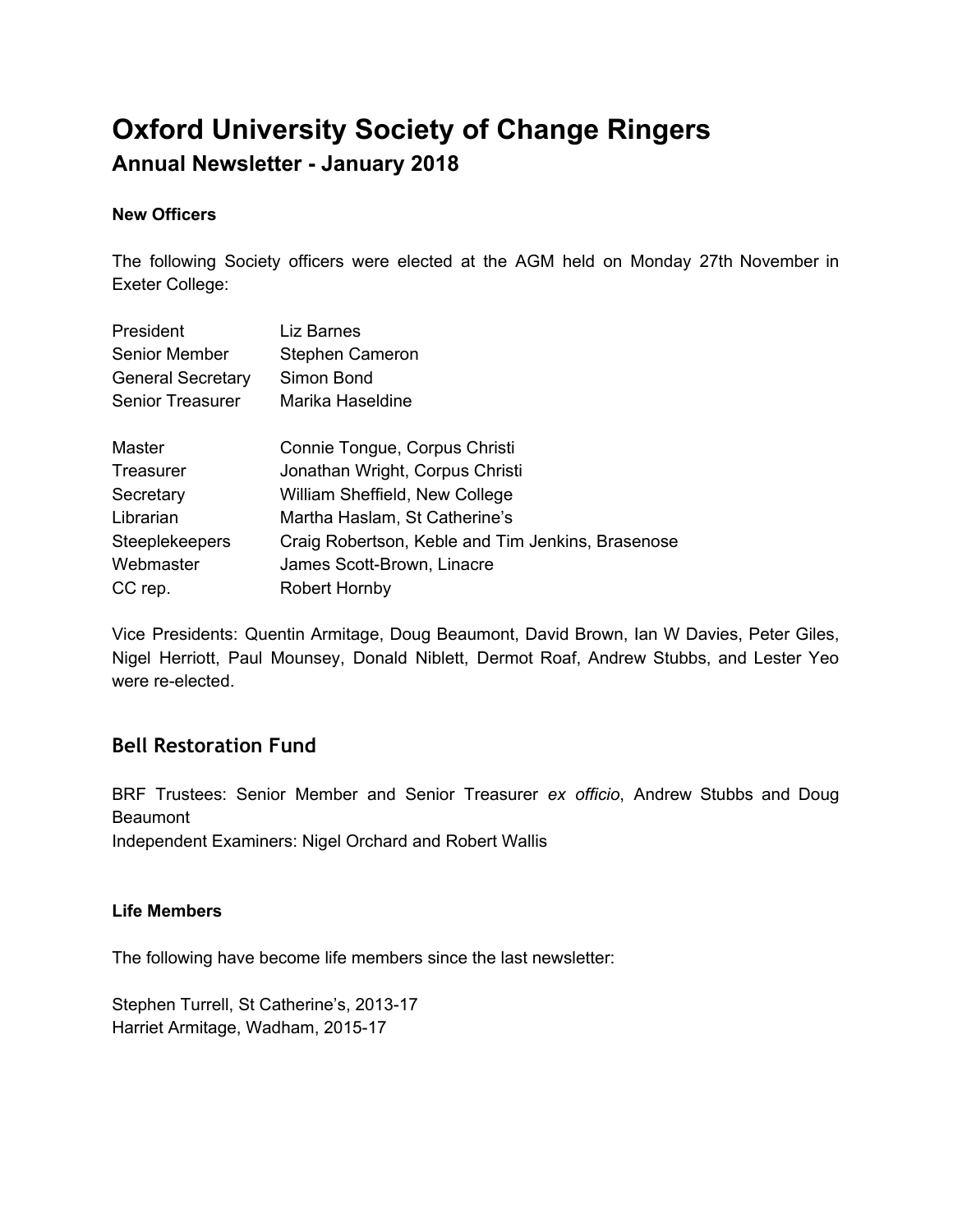## **Residents' Review**

#### *Isobel Patterson, immediate past Master, writes:*

I've been very pleased with the Society's progress this year. One of last year's learners attempted their first quarter peal and regularly comes to Tuesday night practices. This year's learners are progressing quickly and are already working on rounds. This impressive progress is no doubt due to the steady guidance of Hannah Guggiari, who has been running the Wednesday evening practices. We've also enjoyed an injection of fresh blood – we've gained five freshers who can already ring and it's been a delight to have them.

The quality of the Society's ringing has gone from strength to strength. Last year's memories of endless failed quarters in Michaelmas are but a distant memory. At practices, there have been plenty of opportunities to ring on 10 and we now have a strong enough band to support those of us learning major methods. St Thos practices remain less well-attended than Mary Mag but we usually have enough to ring on 8. The Society continues to ring at SMV and New College, though it can be difficult to persuade people to come out ringing on a Sunday night. This term we rang for the two University Sermon services at SMV on Sunday mornings and I don't think the non-existent congregation at Mary Mag missed us too much. We have not been ringing at St Ebbe's this year due to the work they've been doing to the church but the tower contact seems keen for us to resume ringing for Sunday services in January so we can all look forward to that. Our termly 12-bell practices have all been at Christ Church this year (because Christ Church is the best) and I like to think we didn't embarrass ourselves too much. Thank you to all the OS and friends who came to support us.

The Annual Dinner was held, as I'm sure you all know, at Harris Manchester this year. The hall was at maximum capacity and we had three superb speakers. Two peals and four quarters were attempted over the weekend with varying degrees of success. The Joint Outing was organised by the OUS this year. We met in London and had just enough ringers to ring at Cripplegate – much to everyone's delight. We reconvened with the CUG again for the Boat Race. Both quarter peals were successful and shortly after finishing, the OUS contingent dashed off to join the OUS Tour.

The OUS tour was in Durham this year, hosted by Catrin and James Morgan. They did a smashing job and everyone had a splendid time – highlights included the 12-bell mini-ring in Frosterley and the steel ring of 5 in Willington. In Trinity term, we went on an outing to Shrivenham, organised by Jonathan. This was the first trip for which Craig was our mini-bus driver and I'm sure at the time it would have surprised us all to learn that we willing let him drive us again – multiple times. This term we enjoyed a trip to north Oxford for our Fresher's outing. We also had a very successful trip to Bristol for this year's SUA – we came first in the eight bell competition and third in the six bell.

As you might expect, the Society has enjoyed lots of pub visits, Cheese and Wine-ing (pun intended) and also punting, rounders, and BBQs.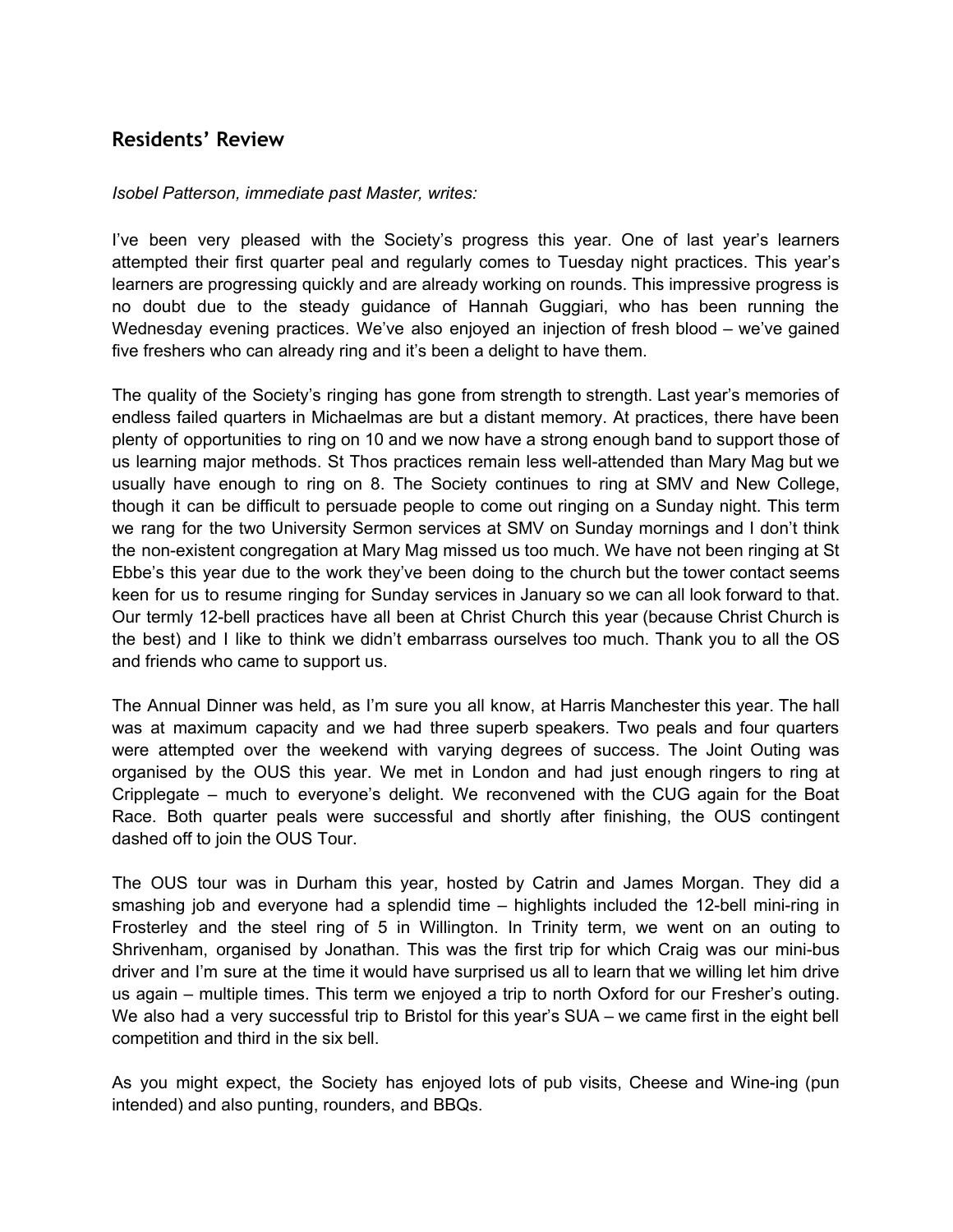And finally the crucial stats – the Society has rung 26 quarter peals and 1 peal.

Many thanks to all of you who have helped me out this year – your support has been most appreciated. Best of luck to my successor.

### **President's Notes**

#### *Liz Barnes writes:*

The new arrangements for the Dinner in 2017 had a generally positive response and I am pleased to say that the College are happy for us to go ahead on the same basis this year with no increase in price. The new PA system worked well so all present were able to enjoy the excellent speeches from our three speakers. This year I am looking forward to welcoming the famous Julie McDonnell, renowned campaigner for Blood Cancer awareness (and graduate of the University) to our Dinner as guest speaker.

The Easter Tour in Durham was very well organised by James and Catrin Morgan. The college accommodation made some feel quite nostalgic for their undergraduate days. There was a lovely selection of bells, a great pub run by some local ringers and even very good weather. Thank you to all who came for making it such a pleasant, sociable event. This year Isobel Fray is arranging the Tour in Kent, based in Canterbury. I can assure you that some wonderful countryside, good pubs and interesting bells await us.

Many thanks to all those who have supported the Society throughout the year and my particular thanks to all of the Officers for their hard work on our behalf.

### **2018 Annual Dinner**

The 2018 OUSCR Annual Dinner will take place on Saturday 3rd of February, at 7.15 for 7.30pm. We look forward to returning to Harris Manchester College.

The guest speaker will be Julie McDonnell. Alan (D) Pink will propose the toast to the guests, and the Master will reply to Julie's toast to the Society.

Tickets are now on sale for £58 to include a sparkling wine reception, wine and port.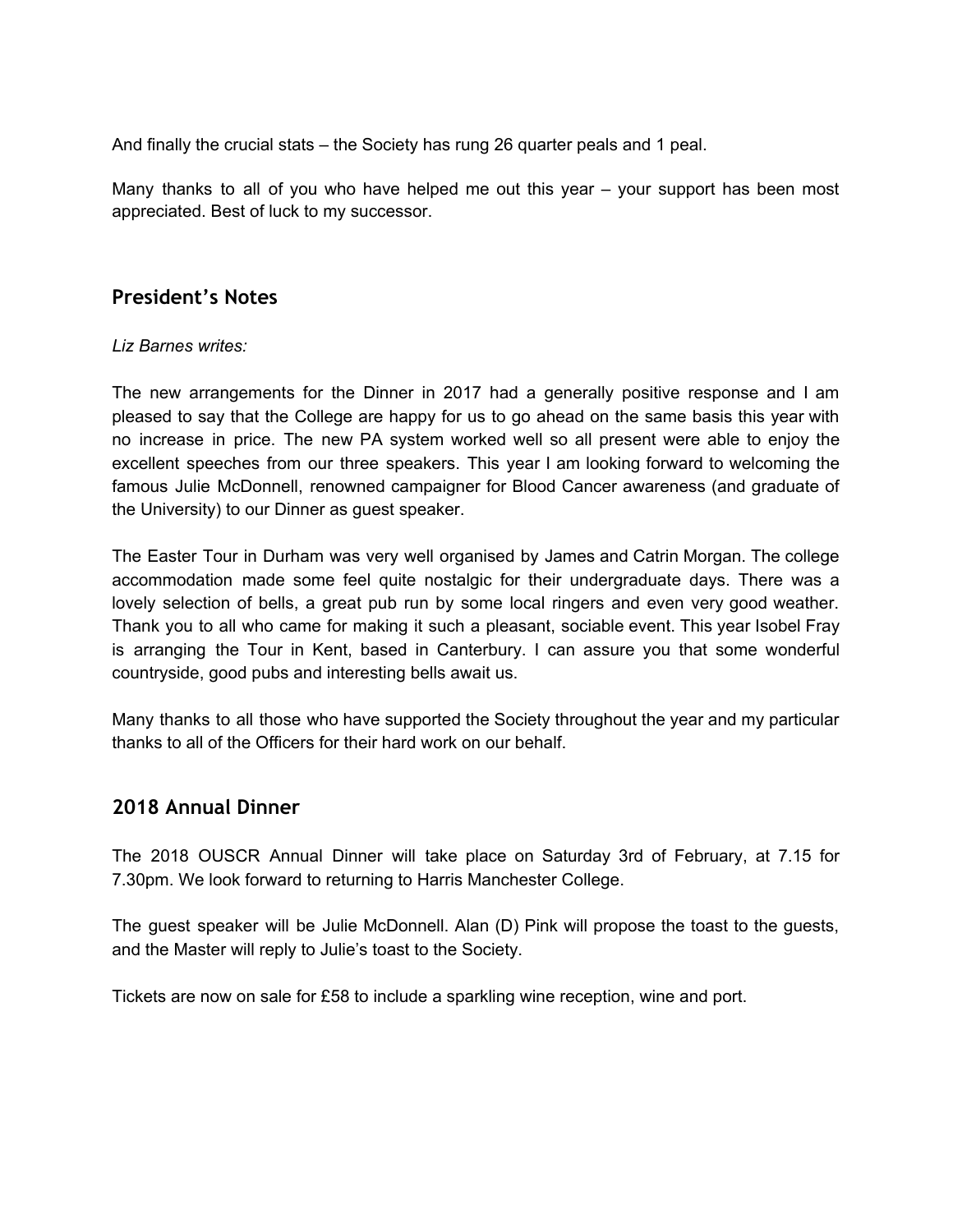#### *Menu*

#### *Poached Salmon with Prawn and Dill Sauce and Cavolo Nero Aubergine, Goats Cheese and Mint Crostini (V) \*\*\**

*Supreme of Guinea Fowl Wrapped in Parma Hall with Madeira Gravy Pastry Case of Chestnut and Wild Mushrooms (V)*

*\*\*\**

*Lemon and Ginger Cheesecake*

*Cheeseboard with Port*

*\*\*\**

*Coffee and Chocolates*

Pre-dinner drinking on Friday evening will take place in the St Aldates Tavern Blue Room (upstairs) from 7pm. General ringing and peal attempts will take place during the day on Saturday.

To book tickets please send a cheque payable to 'OUSCR Dinner Committee' to: Connie Tongue, Corpus Christi College, Merton Street, Oxford, OX1 4JF enclosing a SAE, details of any dietary requirements, and seating preferences. Payment can also be made by bank transfer. Please contact connie.tongue@ccc.ox.ac.uk for details. The closing date for tickets is Monday 15th January.

### **2018 Tour -** *Sunday 1st - Thursday 5th March 2018*

The 2018 Tour will be based in Canterbury and is being organised by Isobel Fray. She writes:

I'm planning excursions to several different areas of Kent, taking in the north east, the south coast, Maidstone, and the Downs. Towers will include the Barnes' mini-ring of 12 and they have kindly agreed to give us lunch when we visit.

Hotels of the right size, location and price bracket proved elusive, so I suggest that Canterbury's Premier Inn (CT1 1UP) serves as the badger hotel this year. It's a short walk from the city centre with a Wetherspoons and a Waitrose nearby for those who want a cheaper breakfast. There is also a Travelodge in the same area which is more expensive but has some (paid) parking. Church hall accommodation is also being arranged.

*<sup>\*\*\*</sup>*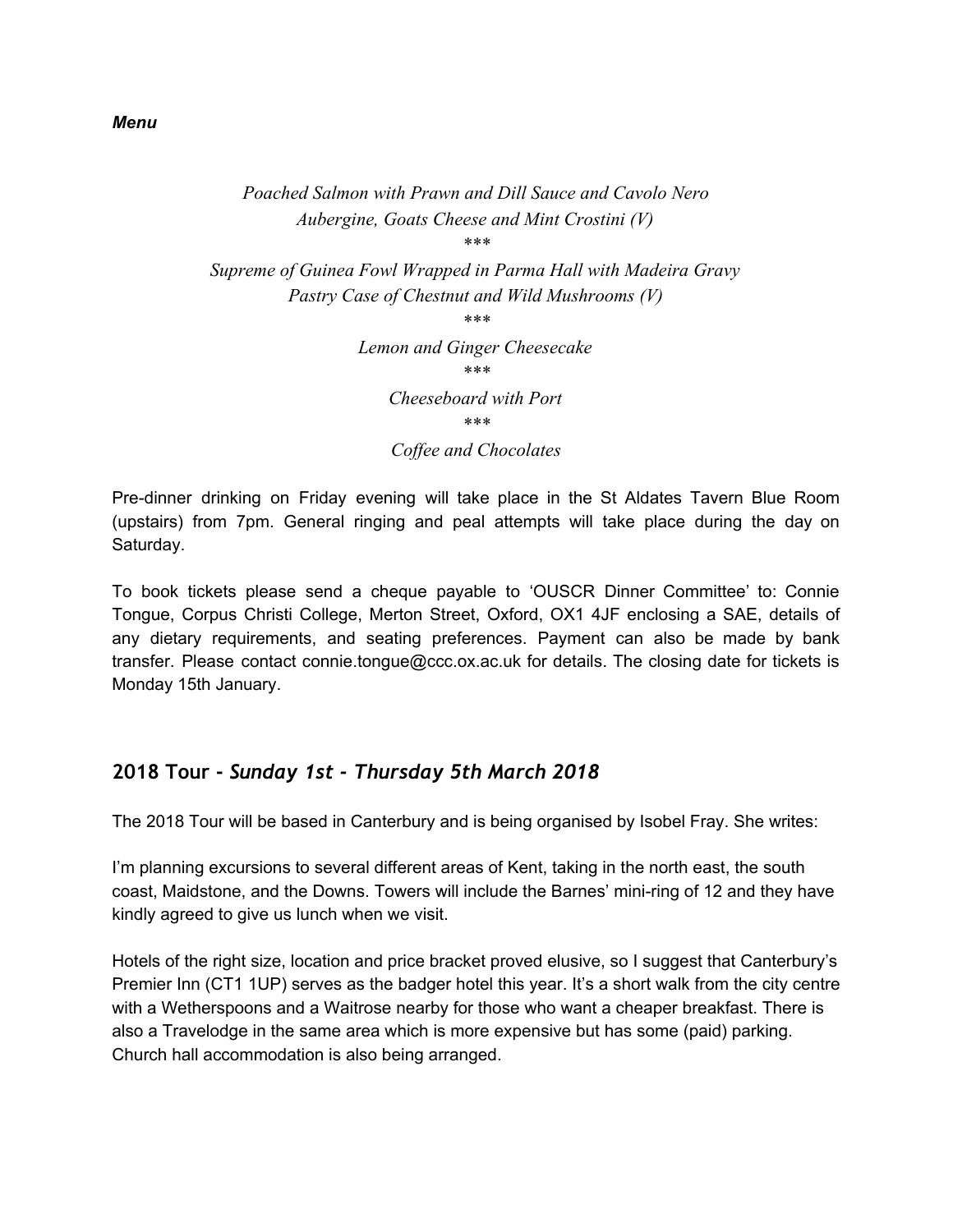Canterbury is easy to get to by train – it takes 55 minutes to travel from St Pancras Intl to Canterbury West on the high speed line. Slower trains are also available from Victoria, Charing Cross and Waterloo. If you're coming by car, you can park relatively cheaply at one of the three park and ride sites for up to 48 hours; otherwise I suggest that you find some on-street parking at the edge of town and catch a bus into the centre. Or come by train.

If you'd like to come on tour please let me know, including which days you are coming for and whether you require church hall accommodation. My email address is isobel.fray@gmail.com.

### **Obituaries**

### *Joan Gray (née Houldsworth) - St Hilda's 1941-44, died 31st December 2016*

From the OUSCR history we learn that although her family had a ringing background (in Oswaldtwistle) she herself had had no thought of learning to ring when she went up in October 1941. However, on her first Sunday evening, she went to the University service at St Mary's where she heard handbells being rung in the gallery. A notice was given out inviting anyone interested in finding out more about ringing to coffee in the Old Library afterwards. She went along, was invited to practice night at New College - and was hooked.

She must have taken to it well as she rang her first peal, the trebles to Plain Bob Minor on 8th February 1942. She rang a total of 25 peals for the OUS of which 18 were on handbells and rang in many 'firsts' for the Society.

In 1949 she married Philip Gray, a founder member of the University of London Society, and after periods of ringing with the Kilburn band and also time in Australia, she and Philip settled in the West Country. Philip died shortly after Joan and their ashes are interred together at Backwell in Somerset.

### **Meeting Dates for 2018**

The Society's business meetings are held on Mondays, and customarily take place in Exeter College. Please confirm the venue in advance.

TGM dates - the first Monday in term: 15th January, 23rd April, 8th October

Following changes to the student constitution imposed by the Proctor's Office, the student AGM will, in future, be held in Hilary Term. There will, therefore, not be a student AGM in 2018. The details of how this will work, and the relationship with the main Society AGM, are yet to be determined. For the time being, the following can be considered to be true:

AGM date - the last Monday in Michaelmas term: 26th November

Watch this space...